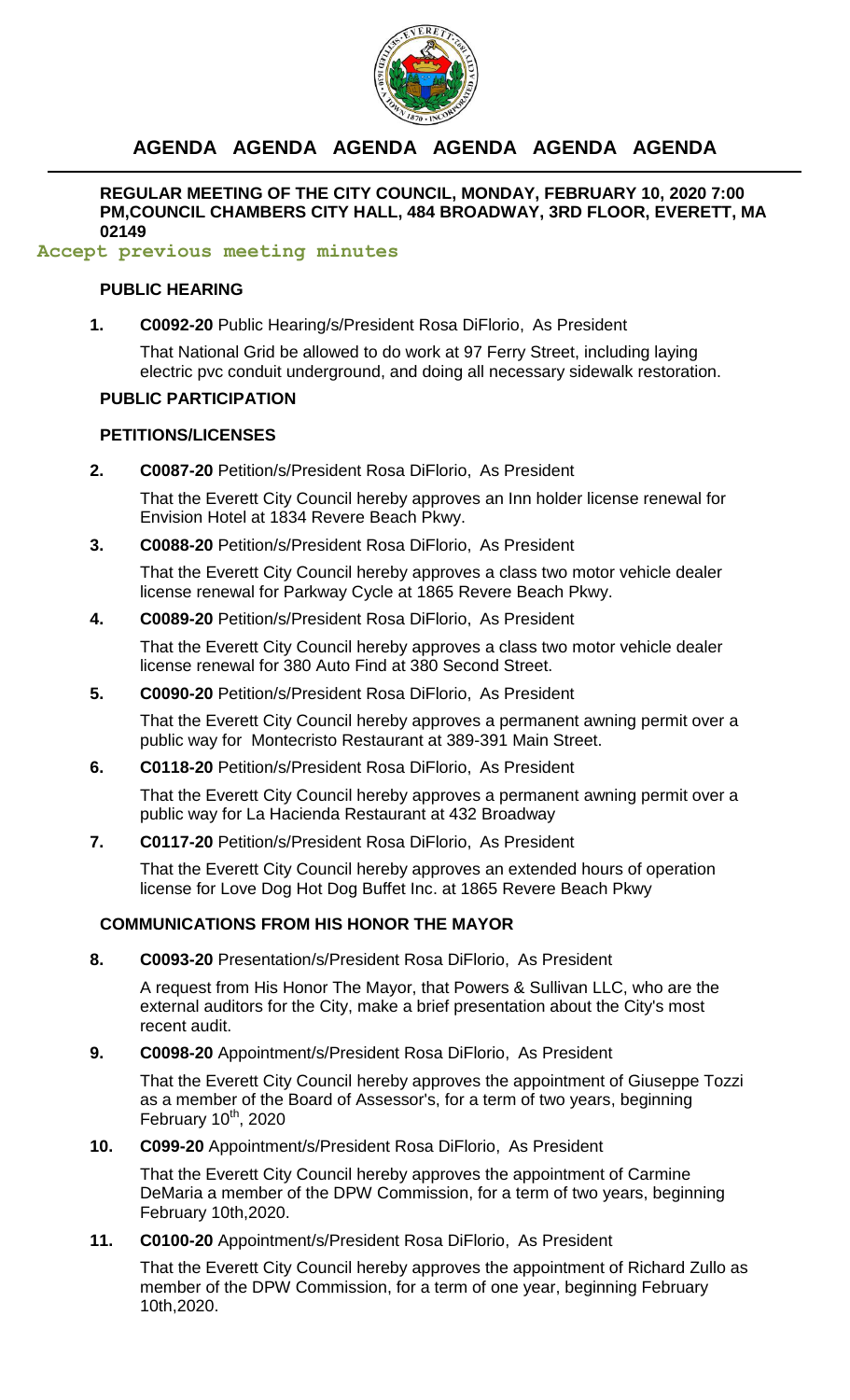## **12. C0101-20** Appointment/s/President Rosa DiFlorio, As President

That the Everett City Council hereby approves the appointment of John Barrett as member of the Housing Authority Board, for a term of three years, beginning February 10th,2020.

#### **13. C0102-20** Appointment/s/President Rosa DiFlorio, As President

That the Everett City Council hereby approves the appointment of Dominic Puleo as member of the Housing Authority Board, for a term of three years, beginning February 10th,2020.

#### **14. C0103-20** Appointment/s/President Rosa DiFlorio, As President

That the Everett City Council hereby approves the appointment of Robert Norton as member of the Housing Authority Board, for a term of two years, beginning February 10th,2020.

#### **15. C0104-20** Appointment/s/President Rosa DiFlorio, As President

That the Everett City Council hereby approves the appointment of Brian McCarthy as member of the Election Commission, for a term of three years, beginning February 10th,2020.

#### **16. C0105-20** Appointment/s/President Rosa DiFlorio, As President

That the Everett City Council hereby approves the appointment of Michael O'Connor as member of the Planning Board, for a term of three years, beginning February 10th,2020.

## **17. C0106-20** Appointment/s/President Rosa DiFlorio, As President

That the Everett City Council hereby approves the appointment of Phil Mastracola as member of the Planning Board, for a term of two years, beginning February 10th,2020.

#### **18. C0107-20** Appointment/s/President Rosa DiFlorio, As President

That the Everett City Council hereby approves the appointment of Phil Antonelli as member of the Licensing Commission, for a term of three years, beginning February 10th,2020.

## **19. C0108-20** Appointment/s/President Rosa DiFlorio, As President

That the Everett City Council hereby approves the appointment of William Hart as member of the Board of Assessor's, for a term of three years, beginning February 10th,2020.

## **20. C0109-20** Appointment/s/President Rosa DiFlorio, As President

That the Everett City Council hereby approves the appointment of Aimee Farrell as member of the Disability Commission, for a term of two years, beginning February 10th,2020.

## **21. C0110-20** Appointment/s/President Rosa DiFlorio, As President

That the Everett City Council hereby approves the appointment of Ian Laliberte as member of the DPW Commission, for a term of two years, beginning February 10th,2020.

## **22. C0111-20** Appointment/s/President Rosa DiFlorio, As President

That the Everett City Council hereby approves the appointment of Joseph LaMonica Sr. as member of the DPW Commission, for a term of one year, beginning February 10th,2020.

## **23. C0112-20** Appointment/s/President Rosa DiFlorio, As President

That the Everett City Council hereby approves the appointment of Kim Ferrante. as member of the Library Board of Trustees, for a term of three years, beginning February 10th,2020.

## **24. C0114-20** Accept Donation/s/President Rosa DiFlorio, As President

That the Everett City Council hereby accepts a donation of several items from Rapid 7(List of inventory is on your desk)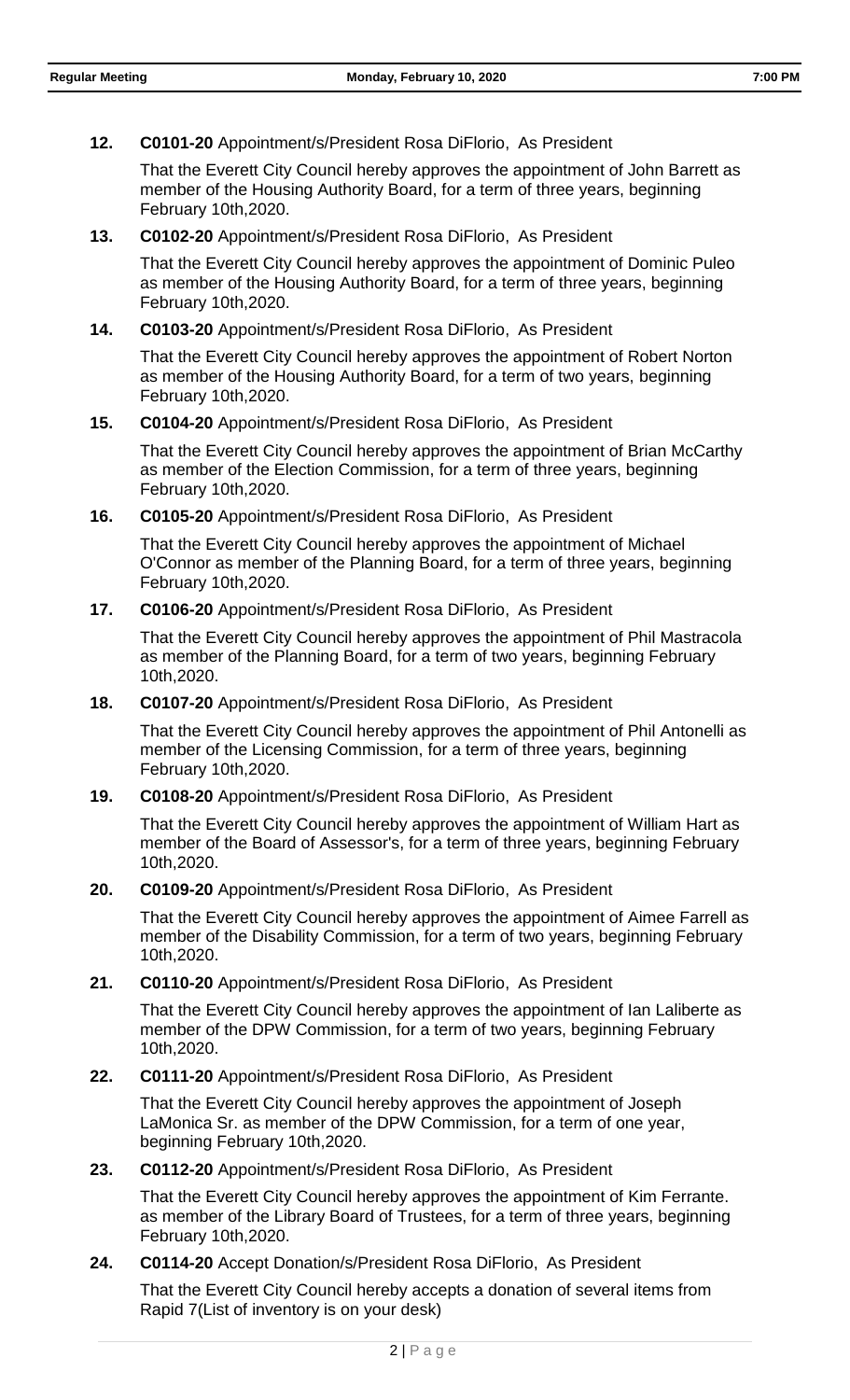## **25. C0115-20** Accept Donation/s/President Rosa DiFlorio, As President

That the Everett City Council hereby accepts a donation of several computers, & computer monitors from Encore Boston Harbor

## **26. C0126-20** Transfer/s/President Rosa DiFlorio, As President

That the Everett City Council hereby approves the transfer of \$141,075.69 from the Hancock Fire FY15 CIP to the Central Fire FY19 CIP for additional construction costs.

#### **COMMITTE ON LEGISLATIVE AFFAIRS**

#### **27. C0034-20** Ordinance/s/President Rosa DiFlorio, As President

An ordinance better documenting violations that may lead to suspensions and/or revocations of licenses and permits issued under the authority of the city council

#### **28. C0045-20** Ordinance/s/President Rosa DiFlorio, As President

An ordinance allowing the city council to revoke inactive licenses and permits issued under its authority when their supply is limited

#### **NEW BUSINESS**

#### **29. C0033-20** Resolution/s/Entire City Council

A request that His The Mayor come to the next City Council meeting to discuss the possibility of purchasing and staffing a community shuttle bus for our seniors so they can enjoy the many activities posted throughout the community, including the monthly senior socials.

## **30. C0084-20** Resolution/s/Councilman Michael K. Marchese

That the CFO appear at the next meeting to discuss if it is financially in the best interest of the City to have trash pickup done in house instead of by a private company.

#### **31. C0082-20** Resolution/s/President Rosa DiFlorio, As President

That the property managers of 15 and 21 Staples Ave appear at the next council meeting to address ongoing issues at both properties, and that a police log be provided also.

## **32. C0095-20** Resolution/s/Councilor Wayne A. Matewsky

That the Election Department/City Clerk Office provide stamped envelopes to residents for absentee ballots, and census forms.

#### **33. C0096-20** Resolution/s/DiFlorio, McLaughlin, Hanlon, Le, Marchese, As President

That the Chairman of the Liquor License Commission appear at the next meeting to discuss why businesses in Everett Square can only sell alcohol until 12AM

#### **34. C0097-20** Resolution/s/Councilor Martins, President DiFlorio

That a housing committee is formed to address specific matters pertaining to housing affairs.

## **35. C0080-20** Resolution/s/President Rosa DiFlorio, As President

That a Representative from ROCA give a brief presentation on what their organization does for at risk communities.

#### **36. C0085-20** Resolution/s/Councilman Michael K. Marchese

That His Honor The Mayor appear to discuss the use of his campaign funds being directed to criminal attorneys.

### **37. C0091-20** Resolution/s/Councilor Stephanie Martins

To request that a representative from both the Police & Fire Departments present a comparative analysis/public safety report for 2019